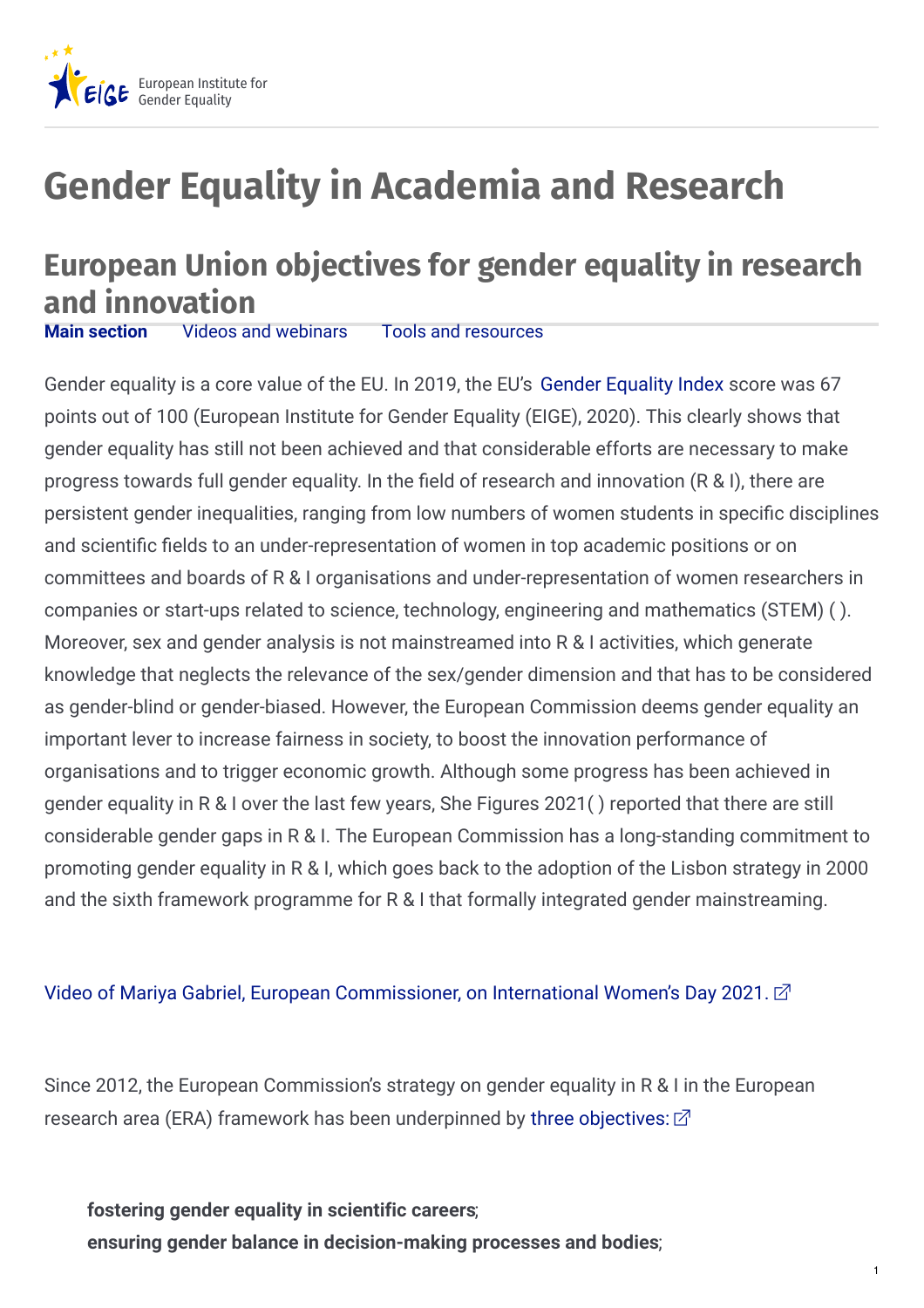**integrating the gender dimension in R & I content**, that is, taking the biological characteristics and the social features of women and men into account.

The new [framework](https://eur-lex.europa.eu/legal-content/EN/TXT/?uri=COM%3A2020%3A628%3AFIN) for ERA  $\mathbb Z$  reaffirms these objectives and will foster diversity and gender equality in R & I through [inclusive](https://eige.europa.eu/gender-mainstreaming/toolkits/gear/what-gender-equality-plan-gep) gender equality plans (GEPs) in coordination with the Member States and stakeholders. It aims to promote a gender-inclusive research culture, by enacting sustainable change in R & I organisations and removing barriers to women's career advancement. The following effects are expected from the implementation of the new ERA framework:

increased success and innovation performance of organisations thanks to greater diversity; greater understanding of sex and gender specificities;

improved work–life balance, equal access to opportunities and increased well-being.

In addition, the Council [conclusions](https://data.consilium.europa.eu/doc/document/ST-13567-2020-INIT/en/pdf) on the new ERA  $\vec{\alpha}$  (adopted in 2020) reiterate that gender equality is paramount for Europe to tap the full potential of its R & I system. The focus of gender equality and mainstreaming needs to be boosted through the implementation of GEPs and the integration of the gender dimension into R & I content. The Council also invites the Member States and research funding bodies to ensure that the allocation of research funding is not affected by gender bias.

In the **ERA policy agenda for [2022–2024](https://ec.europa.eu/info/sites/default/files/research_and_innovation/strategy_on_research_and_innovation/documents/ec_rtd_era-policy-agenda-2021.pdf)**  $\vec{\alpha}$ , the European Commission emphasises the need to address gender-based violence in academic settings and to open up gender equality policies to inclusiveness; intersections with other diversity categories; and potential grounds for discrimination, such as ethnicity, disability and sexual orientation. It endorses the priority areas for gender equality established by the **Ljubljana [Declaration](https://data.consilium.europa.eu/doc/document/ST-12044-2021-INIT/en/pdf)**:

ensure fair, open, inclusive and gender-equal career paths in research and consider intersectional perspectives on gender inequalities;

facilitate mutual learning opportunities through robust form-follows-function governance; address and counteract gender-based violence;

employ existing and newly developed tools, such as GEPs, to facilitate systemic institutional change and remove institutional barriers;

support active monitoring and evaluation to ensure continuous improvement;